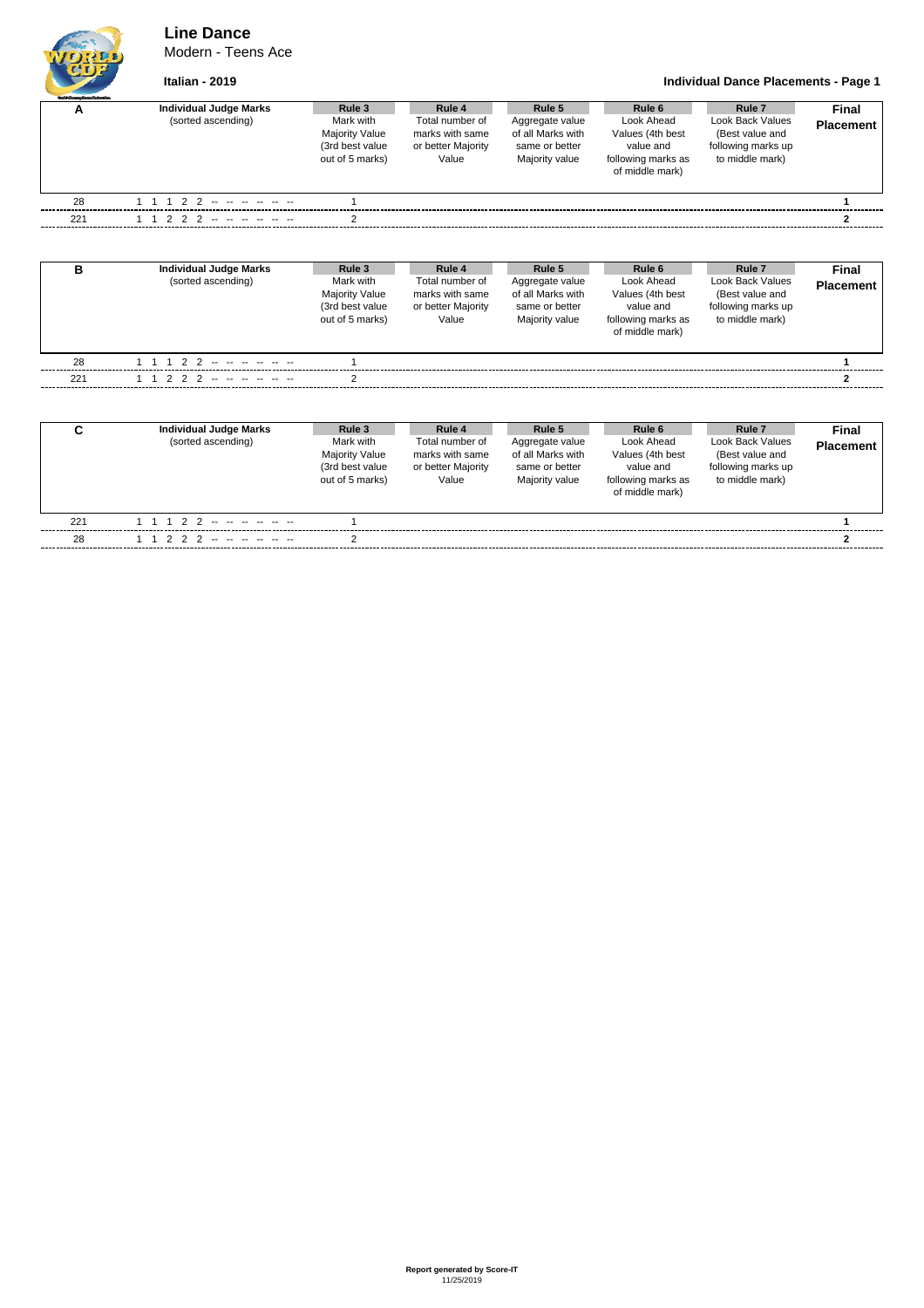## **Line Dance**

Modern - Teens Ace



### **Italian - 2019 Penalties - Page 2**

| _______       |                               |  |  |  |  |  |  |  |  |  |  |  |  |
|---------------|-------------------------------|--|--|--|--|--|--|--|--|--|--|--|--|
|               |                               |  |  |  |  |  |  |  |  |  |  |  |  |
| No<br>™altie… | s were applied in this dance. |  |  |  |  |  |  |  |  |  |  |  |  |

No penalties were applied in this dance. **B Judges** 1 | 2 | 3 | 4 | 5 | 6 | 7 | 8 9 10 11

| 1000c | וטשה סוסו | 100 <sub>1</sub><br>this<br>nnr<br>. | dance. |  |  |  |  |  |  |  |  |  |
|-------|-----------|--------------------------------------|--------|--|--|--|--|--|--|--|--|--|

No penalties were applied in this dance.

No penalties were applied in this dance.

No penalties were applied in this dance.

| <b>Penalty</b> | <b>Non-Conference Penalty Codes</b>   |                                           | <b>Conference Penalty Codes</b> |                             |  |  |  |  |
|----------------|---------------------------------------|-------------------------------------------|---------------------------------|-----------------------------|--|--|--|--|
| <b>Codes</b>   | 1 Placement Reduction                 | <b>Last Placement</b>                     | Reasons                         | Codes                       |  |  |  |  |
|                | - Costume and Appearance<br>C.        | Prop Use<br>P<br>$\overline{\phantom{0}}$ | Self Selected Music             | Single Lower Placement<br>S |  |  |  |  |
|                | Basic Pattern<br>В                    | Dance Delivery<br>D                       | Loss of Hat                     | Last Place<br>Q             |  |  |  |  |
|                | - Courtesy & Floorcraft               | Costume Minimums<br>н                     | Leaving the Dance Floor         | - Full Disqualification     |  |  |  |  |
|                | - Acceptable Behavior<br>$\mathsf{A}$ | (Boots & Hats)                            |                                 | Expulsion<br>Е              |  |  |  |  |
|                | - Movement<br>м                       |                                           |                                 |                             |  |  |  |  |
|                | Timina                                |                                           |                                 |                             |  |  |  |  |